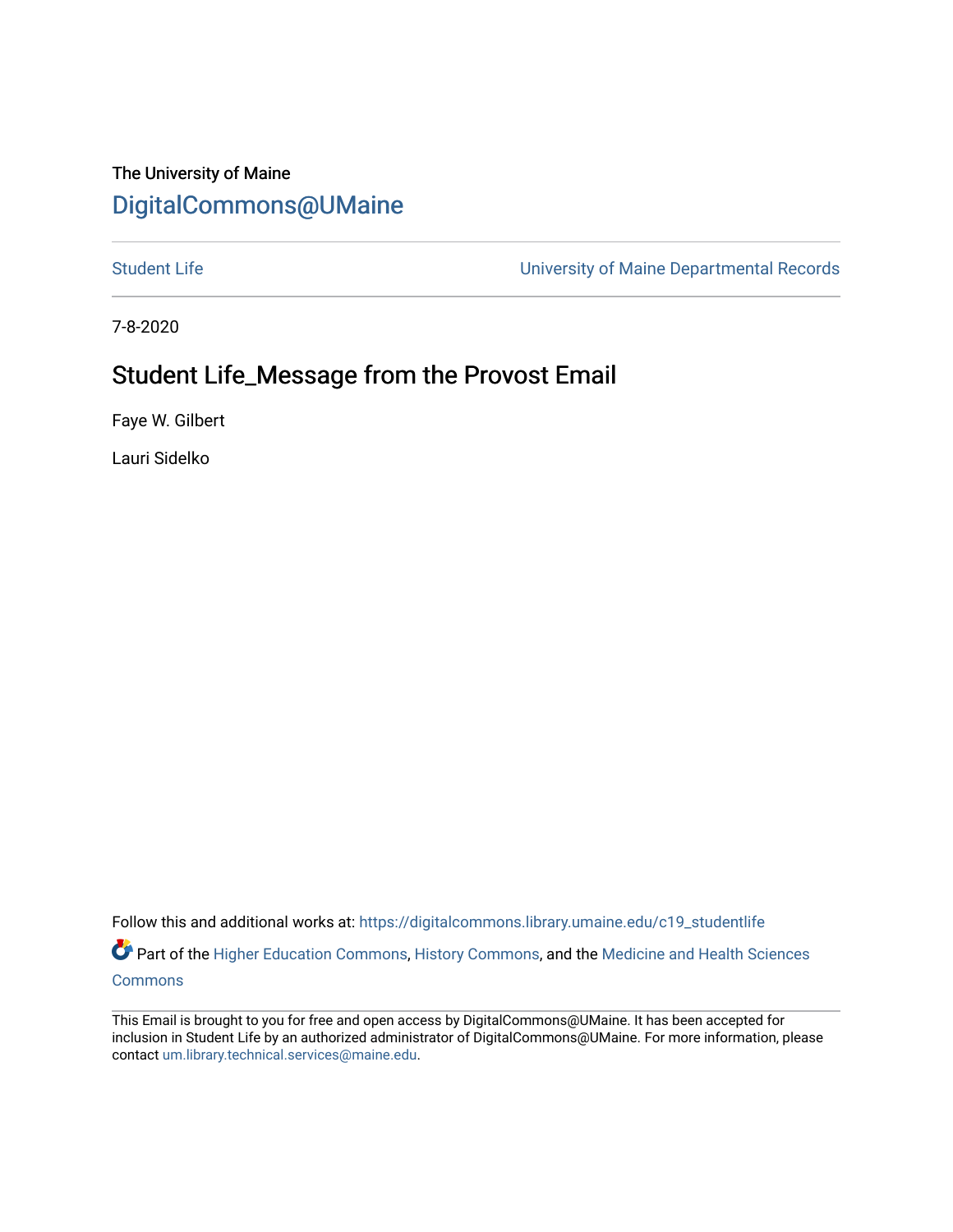

**Matthew Revitt <matthew.revitt@maine.edu>**

## **Fwd: Subject line: Message from the Provost** 1 message

**Madison Riley** <madison.s.riley@maine.edu> Tue, Aug 25, 2020 at 11:17 AM To: Matthew Revitt <matthew.revitt@maine.edu>

Begin forwarded message:

**From: Lauri Sidelko <sidelko@MAINE.EDU> Subject: Subject line: Message from the Provost Date:** July 8, 2020 at 11:16:22 AM EDT **To:** UM-STUDENT-LIFE@LISTS.MAINE.EDU **Reply-To:** Announcement to students from Student Life <UM-STUDENT-LIFE@LISTS.MAINE.EDU>

Good day to you all:

The University of Maine will be open for learning this fall. Faculty and staff are working now to transition student schedules that were completed in the spring to fall 2020 choices. UMaine is following federal and state health and safety guidance to maintain the well-being of our campus and support the best decisions of our faculty for delivery options in fall 2020.

In some cases, there are not enough classrooms of sufficient size to accommodate students according to social distancing guidelines, particularly for any course with more than 50 students enrolled. Those courses may still be offered face-to-face, but in a hybrid format where, for example, a proportion of students would attend on Monday, another on Wednesday, and the final third on Friday. Hybrid courses and their faculty members must then prepare to reach students in the classroom that day, as well as livestream or record the class, or prepare exercises and assignments to assist students in working with the material. Some faculty members will engage students with online options. Others may designate the course as remote, meaning that much of the course material will be delivered or discussed, remotely, by Zoom or another group meeting platform. Faculty members may then provide, some with teaching assistants, opportunities for students to meet in person for assistance, discussion groups, or coaching.

As the decision for an in-person fall term was just announced on July 1, the goal is to have course schedules somewhat settled by Aug. 1, a month in advance of the start of the fall semester. In a similar manner, UMaine is working to define procedures for advising, financial aid, and other student services to ensure the safety of our students, faculty, and staff.

In addition to course delivery options, UMaine faculty and staff also are working with the Division of Student Life to enrich the experiences for those students who can return to campus. The Black Bear Cares initiative, which includes the Black Bear Pact, outlines our expectations as a community to guard the safety of the people on our campus. The UMaine Center for Student Involvement is adapting all its social programming to new delivery methods for events. Those activities include:

- Virtual, pickup, physically distanced activities, and in-person events
- Outdoor movies, paint and sip (with an in-person, and an option to pick up the kit and join via Zoom)
- Live performances for music, comedy, poetry, talent, with virtual and physically distanced options
- Student Organization Fair, virtual fraternity and sorority recruitment, and more
- Online board game nights, esports, club-sponsored events
- Student Wellness Center and Mind Spa activities and other events focused on mental health and stress relief